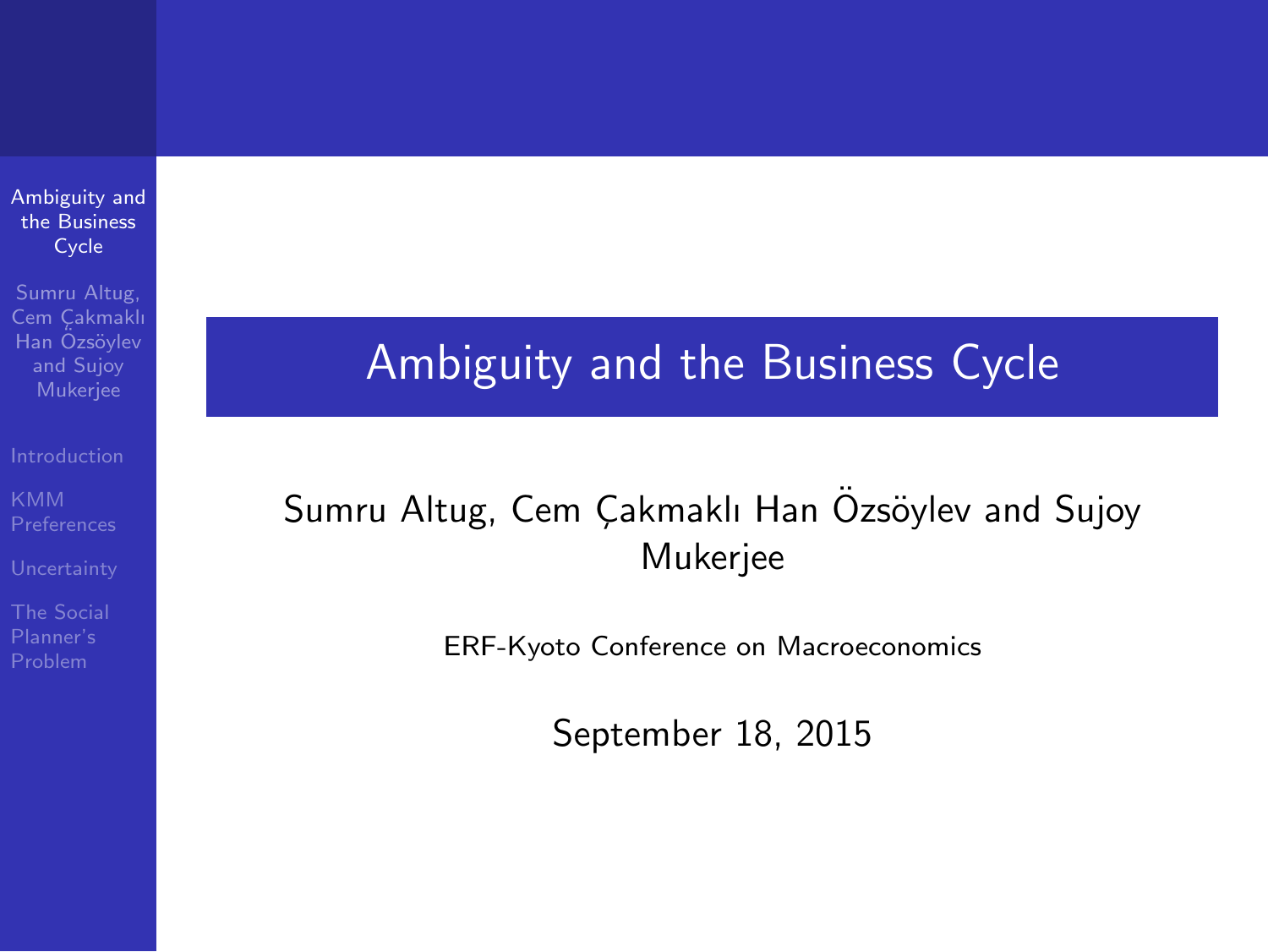#### Introduction

Ambiguity and the **Business** Cycle

Sumru Altug, Cem Cakmaklı Han Özsövlev and Sujoy Mukerjee

#### Introduction

- What is the role of uncertainty in driving business cycles?
- Bloom *et al.* (2012) build a general equilibrium model of the business cycle with heterogeneous firms to capture the impact of "uncertainty shocks".
	- In their framework, firms are affected by idiosyncratic and aggregate sources of uncertainty and are subject to a partial irreversibility constraint.
	- They model uncertainty as the dispersion of plant-level TFP shocks at using detailed micro Census data at the 4-digit industry level.
- An increase in uncertainty causes
	- firms to develop a wait-and-see attitude, leading to a decline in investment, output, and employment.
	- It also leads to a decline in productivity growth due to reallocation effects, as productive firms pause in expanding and unproductive firms pause in contracting.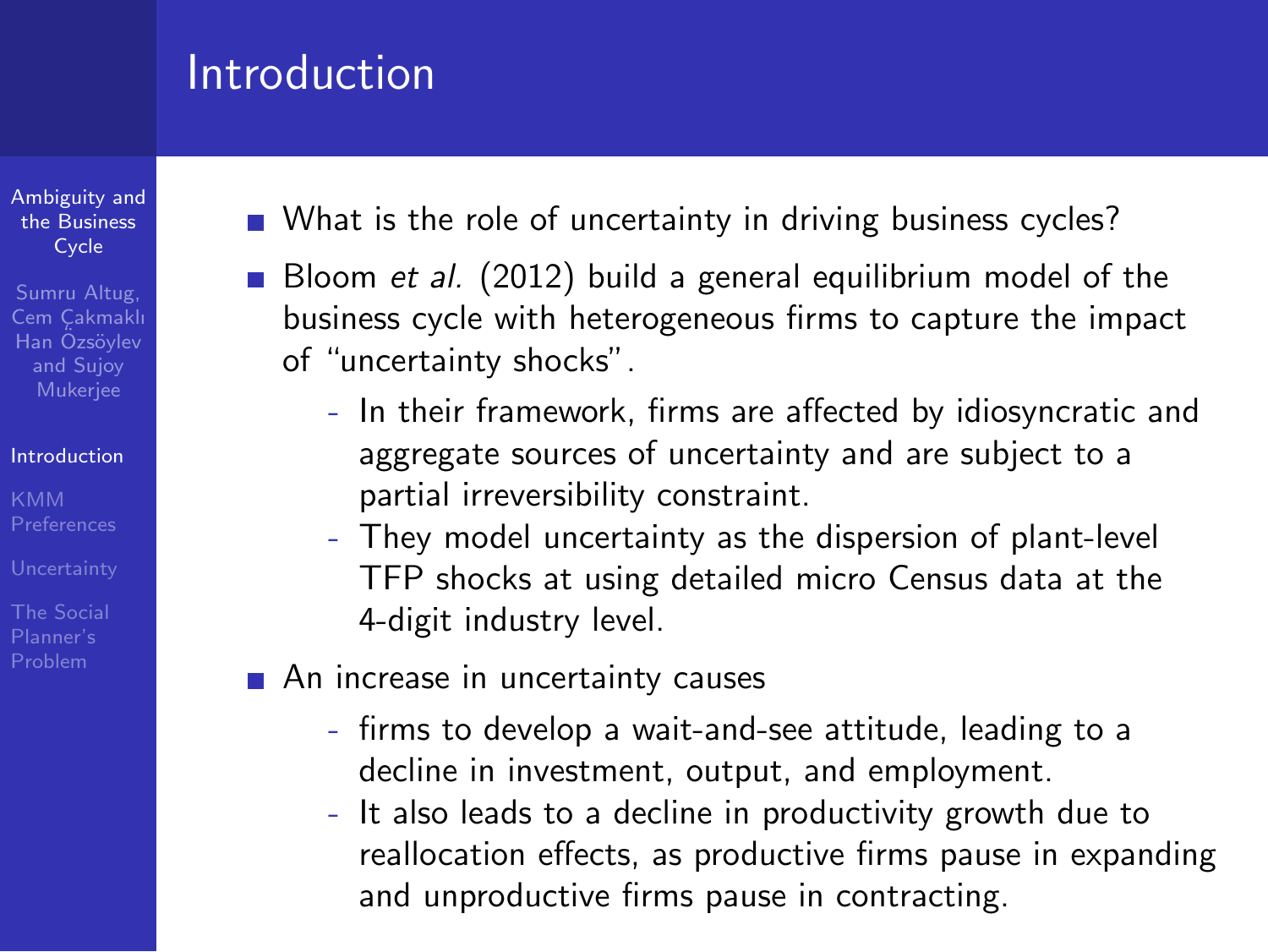#### Introduction

Ambiguity and the **Business** Cycle

Sumru Altug, Cem Cakmaklı Han Özsövlev and Sujoy Mukerjee

#### Introduction

- In this paper, we adopt the smooth ambiguity preferences of Klibanoff, Marinacci, and Mukerji (KMM) (2005, 2009) in a production economy framework with irreversible investment.
- **Following Collard** *et al.* (2015), agents are unsure about the distribution of the latent variable and
	- cannot distinguish a process that has moderate persistence but high volatility, and one which is less volatile but highly persistent.
- **Ambiguity aversion endogenously generates "doubt and** pessimism."
	- The decisions of ambiguity averse agents may be viewed in terms of the decisions of an expected utility maximizing agent with beliefs that are more uncertain and pessimistic relative to those based on inference from actual data.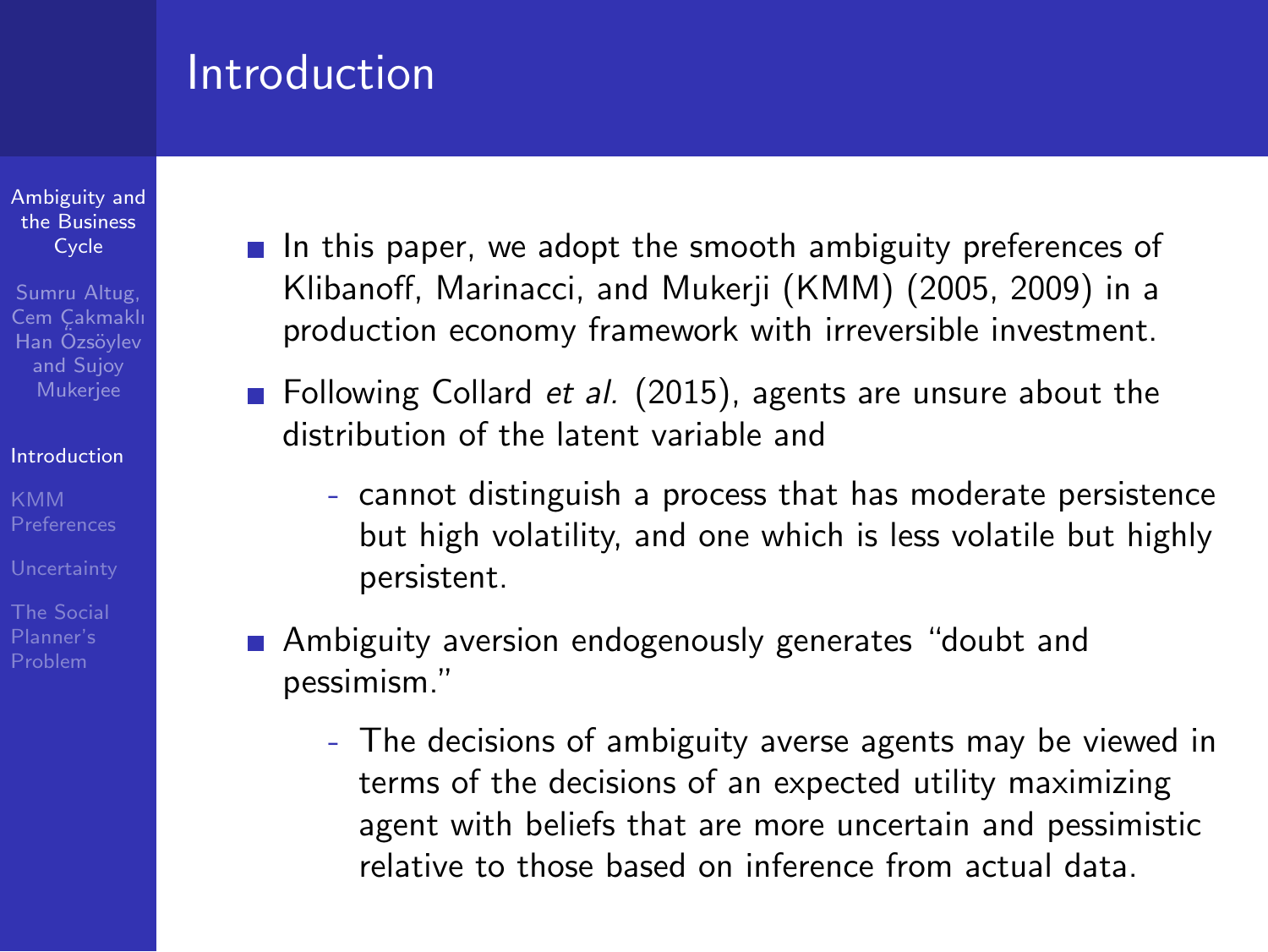### KMM Preferences

*Vs*

#### Ambiguity and the **Business** Cycle

Sumru Altug, Cem Cakmaklı Han Özsövlev and Sujoy Mukerjee

**KMM** Preferences

Problem

The state at date *t* is denoted  $s^t = (s_0, s_1, \cdots, s_t)$ , where  $s_t \in \Upsilon_t$ . The agent is uncertain about the stochastic process governing the probabilities on the event tree. This uncertainty is indexed by the parameter  $\theta \in \Theta$ , which denotes the set of unobservable parameters.

$$
ss(f) = u(f(st)) +
$$
  

$$
\beta \phi^{-1} \left[ \int_{\Theta} \phi \left( \int_{\Upsilon_{t+1}} V_{(st, st+1)}(f) d\pi_{\theta}(s_{t+1}|st) \right) d\mu(\theta|st) \right],
$$

where  $V_{s^t}(f)$  is a recursively defined direct value function,  $u(\cdot)$ characterizes attitudes towards risk, *β* is a discount factor, *ϕ*(*·*) is a function characterizing the agent's ambiguity attitude, and  $\mu(\cdot|\mathsf{s}^t)$ denotes the Bayesian posterior.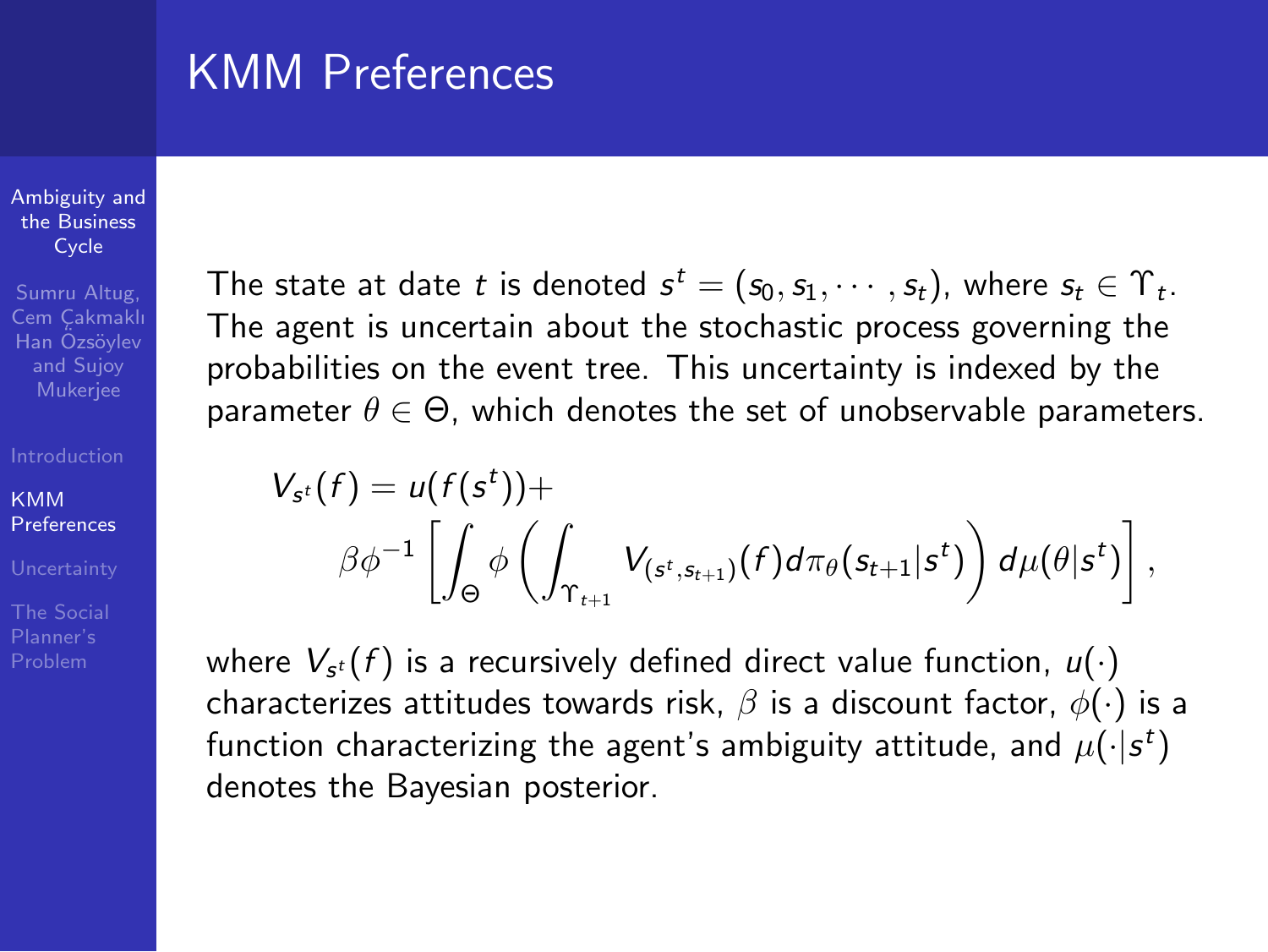### **Uncertainty**

#### Ambiguity and the **Business** Cycle

Sumru Altug, Cem Cakmaklı Han Özsövlev and Sujoy Mukerjee

#### Uncertainty

The Social

Uncertainty in this economy is assumed to driven by the stochastic behavior of productivity growth, *gA,<sup>t</sup>* .

At time *t*, the process for the growth rate of the technology shock is given by

$$
g_{A_k,t+1} = \bar{g} + x_{k,t+1} + \sigma_{A_k} \epsilon_{A_k,t+1}, \qquad (1)
$$

$$
x_{k,t+1} = \rho_k x_{k,t} + \sigma_{x_k} \epsilon_{x_k,t+1}, \qquad (2)
$$

where  $(\epsilon_{A_k,t+1}, \epsilon_{x_k,t+1})' \sim N(0,I)$  for  $k = h, l$ . At time *t*, the agent has available observations on the current and past values of the growth rate of technology, *gA,<sup>t</sup>* . However, the agent does not know the process generating *xk,<sup>t</sup>* and forms beliefs about it, given prior beliefs at time 0 and the observations on  $g_{A,t}, g_{A,t-1}, \ldots$ .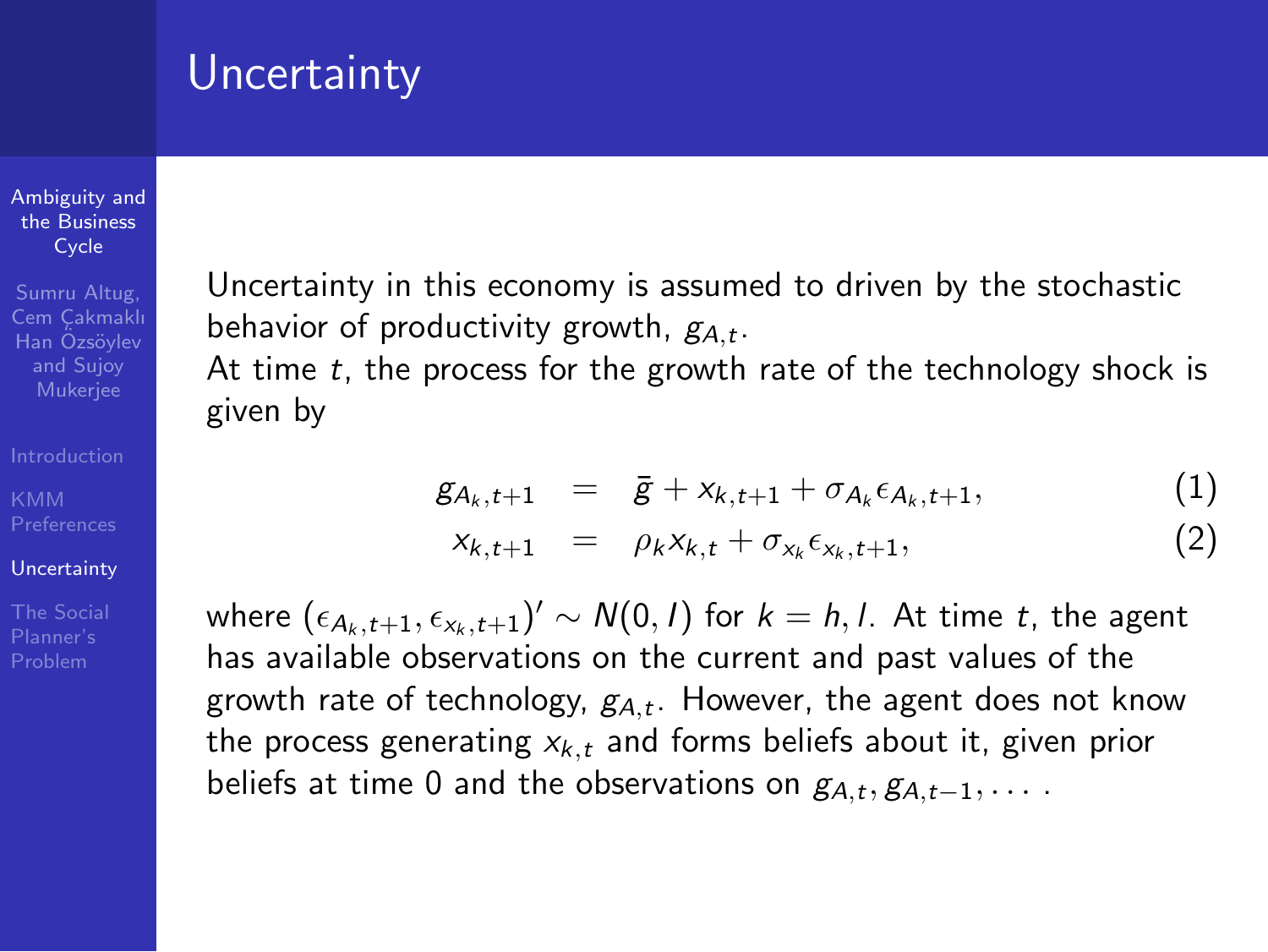#### The Social Planner's Problem

Ambiguity and the **Business** Cycle

Sumru Altug, Cem Cakmaklı Han Özsövlev and Sujoy

The Social Planner's Problem

The transformed indirect value function for the social planner's problem for the power-power specification is given by

$$
\hat{J}(\hat{k}_t, \hat{\mu}_t) = \max_{\hat{c}_t, \hat{i}_t} \left\{ \frac{\hat{c}_t^{1-\gamma} - 1}{1 - \gamma} + \beta \left[ E_{\hat{\mu}_t} \left( E_{x_t} (\hat{J}(\hat{k}_{t+1}, \hat{\mu}_{t+1}) \exp((1 - \gamma) g_{A_k, t+1})) \right)^{1 - \alpha} \right]^{\frac{1}{1 - \alpha}} \right\}
$$

subject to

$$
\hat{c}_t + \hat{i}_t \leq \hat{k}_t^a,
$$
  
\n
$$
\exp(g_{A,t+1})\hat{k}_{t+1} = (1 - \delta)\hat{k}_t + \hat{i}_t,
$$
  
\n
$$
\hat{i}_t \geq 0,
$$

and the law of motion for beliefs to be discussed below.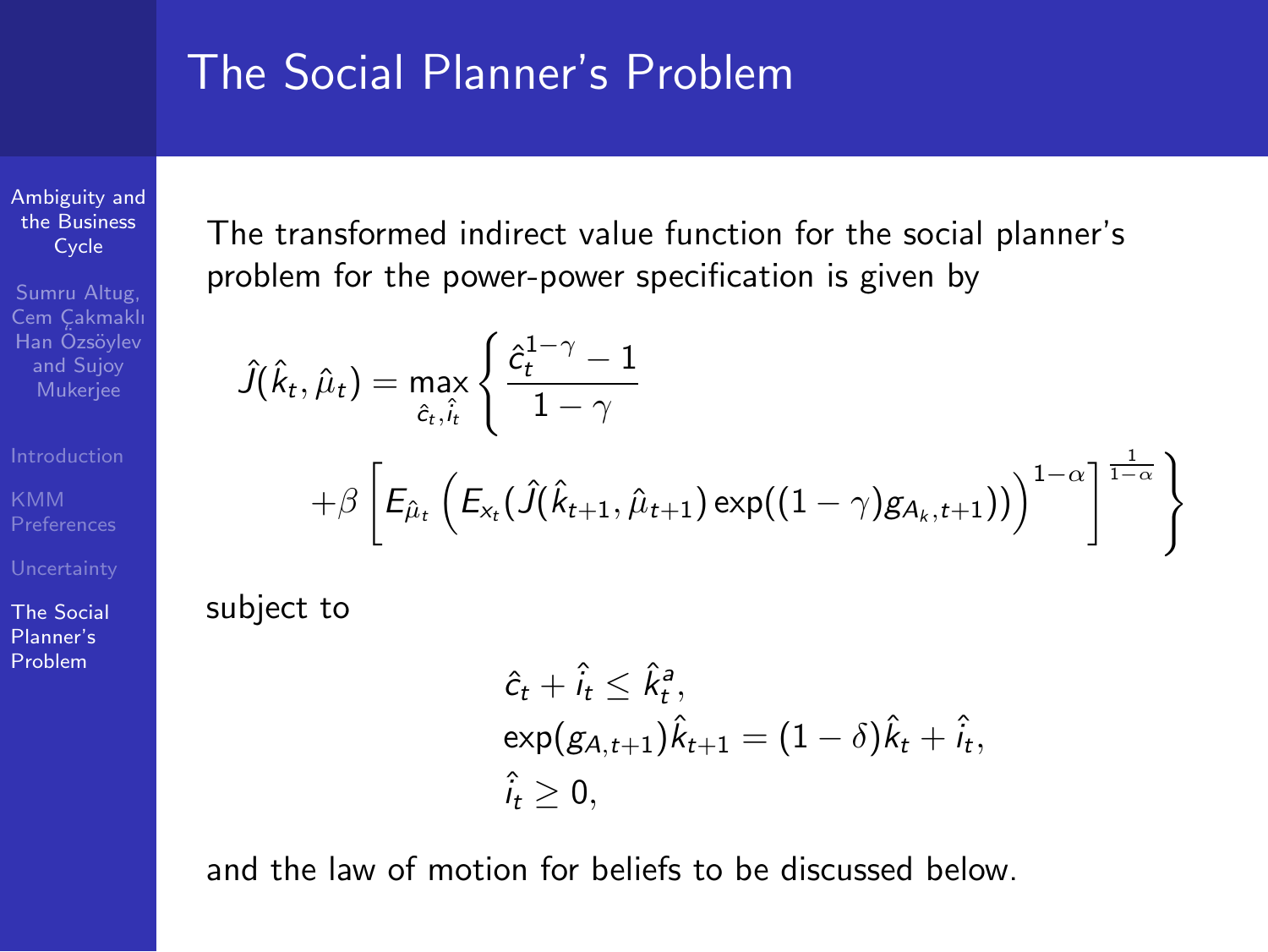### Beliefs

#### Ambiguity and the **Business** Cycle

Sumru Altug, Cem Cakmaklı Han Özsövlev and Sujoy Mukerjee

The Social Planner's Problem

- *First-order uncertainty:* Given  $x_{k,t}, \rho_k$  and observations on  $(\hat{c}_t, \hat{i}_t, \hat{k}_t, \hat{y}_t)$ , the probability distribution over  $g_{A_k,t+1} \sim \mathcal{N}(\bar{g} + \rho_k x_{k,t}, \sigma^2_{A_k} + \sigma^2_{x_k})$  denotes the typical first-order distribution  $\pi_{\theta}(s_{t+1} | s^t)$  in the KMM formulation.
- *Second-order uncertainty:* Let  $\hat{x}_{k,t} \equiv E[x_{k,t} | g_{A,1}, \ldots, g_{A,t}]$ denote the expectation of *xk,<sup>t</sup>* , conditional on the history of growth rates up to *t* if the beliefs were updated assuming  $\rho = \rho_k$ is the true data generating process. The agent's posterior beliefs are given by  $\eta_t \times N(\hat{x}_{l,t}, \Omega_l)$  and  $(1 - \eta_t) \times N(\hat{x}_{h,t}, \Omega_h)$ , respectively, where  $\Omega_k$ ,  $k = l$ , *h* denotes the steady state variance associated with the Kalman filter based on the process with  $\rho=\rho_{\pmb{k}}$  and  $\eta_{\pmb{t}}$  shows the posterior belief on  $\rho_{\pmb{l}}.$
- The agent's beliefs are summarized by the tuple  $(\hat{x}_{l,t}, \hat{x}_{h,t}, \eta_t)$ .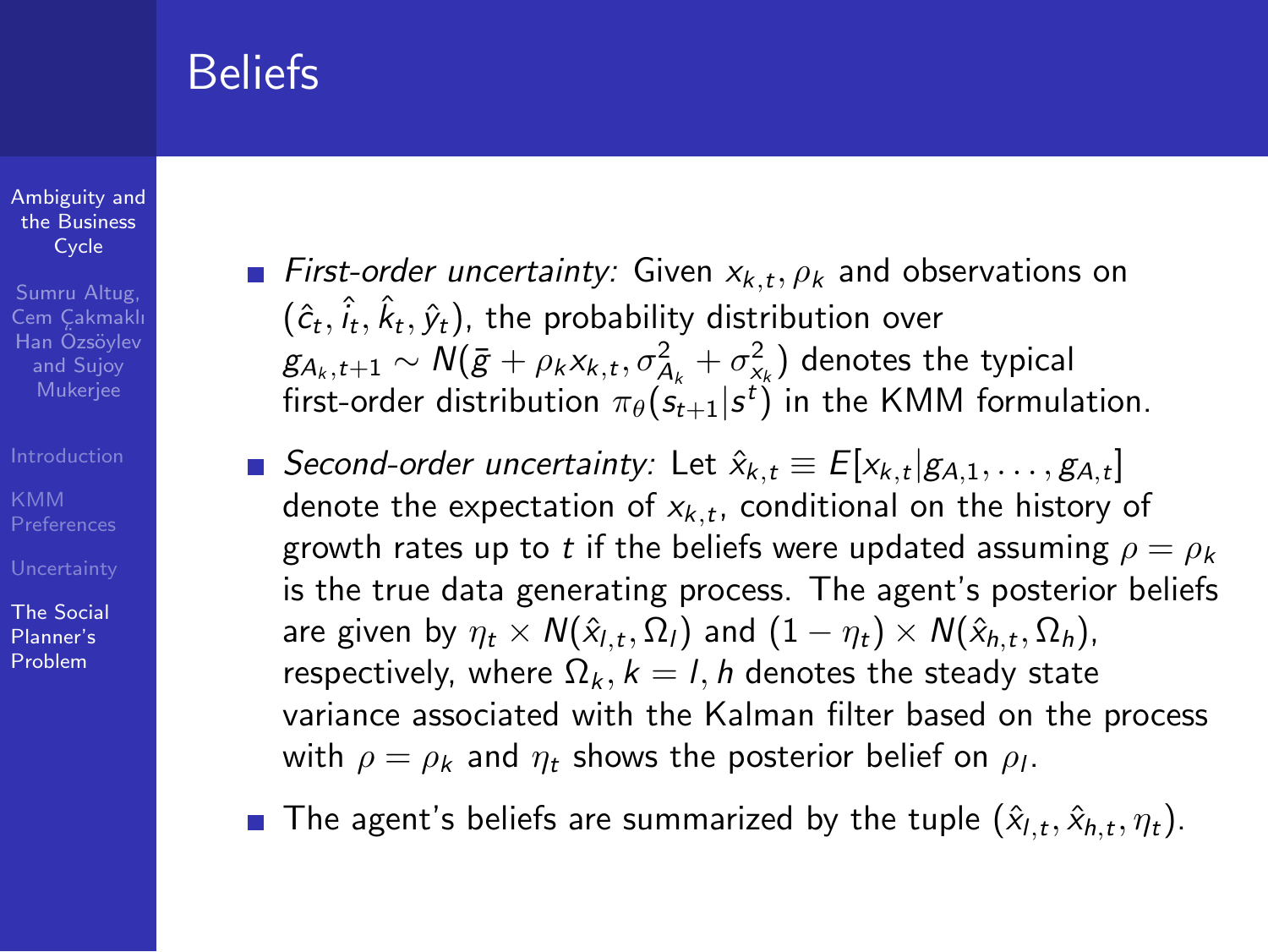# Updating Beliefs

Ambiguity and the Business Cycle

Sumru Altug, Cem Cakmaklı Han Özsövlev and Sujoy Mukerjee

The Social Planner's Problem

The updates for  $\hat{x}_{k,t+1}^{(i)}$  are obtained using the Kalman filter algorithm as follows:

$$
\hat{x}_{k,t+1}^{(i)}(\varepsilon_{i,t+1}) = \rho_k \hat{x}_{k,t} + K_k \nu_{k,t+1}^{(i)}, \quad k = l, h, \quad i = l, h,
$$

where  $\nu_{k,t+1}^{(i)}, (i) = l, h, k = l, h$  are the "surprises" given by  $ν_{k,t+1}^{(i)} = g_{A_i,t+1} - \bar{g} - ρ_k\hat{x}_{k,t}$ . The Kalman gain parameters are given by  $K_k = \rho_k \Omega_k f_k^{-1}$ ,  $k = l, h$ , where

$$
f_k = E[(g_{A_k,t+1} - E(g_{A_k,t+1}))^2 | g_{A,1}, \ldots, g_{A,t}],
$$
  
\n
$$
\Omega_k = E[(x_{k,t+1} - \hat{x}_{k,t+1})^2 | g_{A,1}, \ldots, g_{A,t}],
$$

s.t.  $f_k = \Omega_k + \sigma_{A_k}^2$  and  $\Omega_k$  are defined as the solution to  $\Omega_k = \rho_k^2 \Omega_k - \rho_k^2 \Omega_k^2 f_k^{-1} + \sigma_{x_k}^2$ .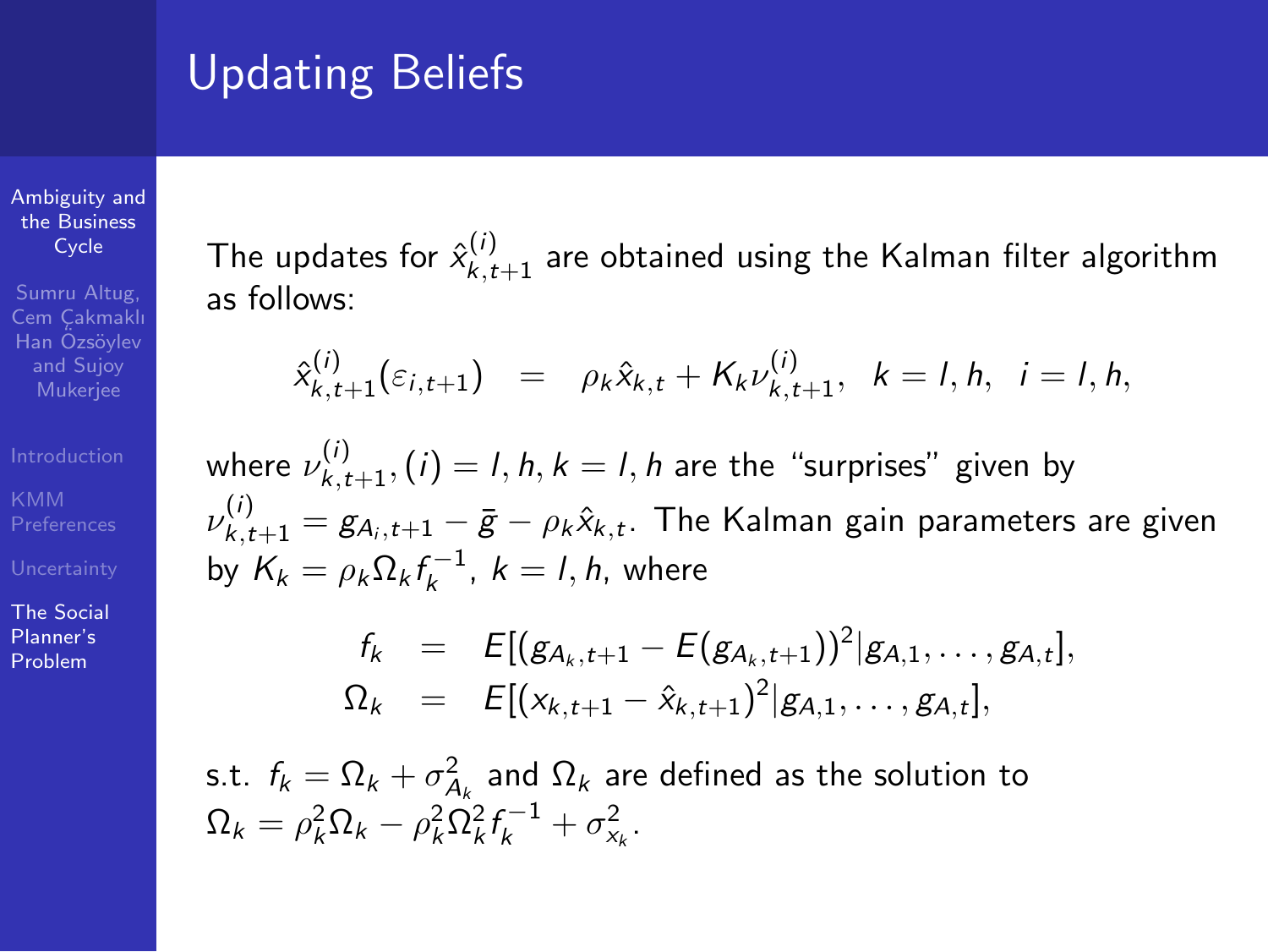### Preliminary Results: SPP

Ambiguity and the Business Cycle

Sumru Altug, Cem Cakmaklı Han Özsövlev and Sujoy Mukerjee

The Social Planner's Problem

Characterize the solution to the social planner's problem (SPP) with ambiguity aversion and irreversibility

$$
\hat{c}_{t}^{-\gamma} = \lambda_{t},
$$
\n
$$
\lambda_{t} - \varphi_{t} = \beta \left[ E_{\hat{\mu}_{t}} \left( E_{x_{t}} (\hat{J}(\hat{k}_{t+1}, \hat{\mu}_{t+1}) \exp((1-\gamma)g_{A_{k}, t+1})) \right)^{1-\alpha} \right]^{\frac{\alpha}{1-\alpha}} \times
$$
\n
$$
E_{\hat{\mu}_{t}} \left[ \left( E_{x_{t}} (\hat{J}(\hat{k}_{t+1}, \hat{\mu}_{t+1}) \exp((1-\gamma)g_{A_{k}, t+1})) \right)^{-\alpha} \times
$$
\n
$$
E_{x_{t}} (\hat{J}_{1}(\hat{k}_{t+1}, \hat{\mu}_{t+1}) \exp(-\gamma g_{A_{k}, t+1})) \right]
$$

where  $\lambda_t$  is the Lagrange multiplier on the resource constraint and  $\varphi_t$ is the multiplier on the irreversibility constraint.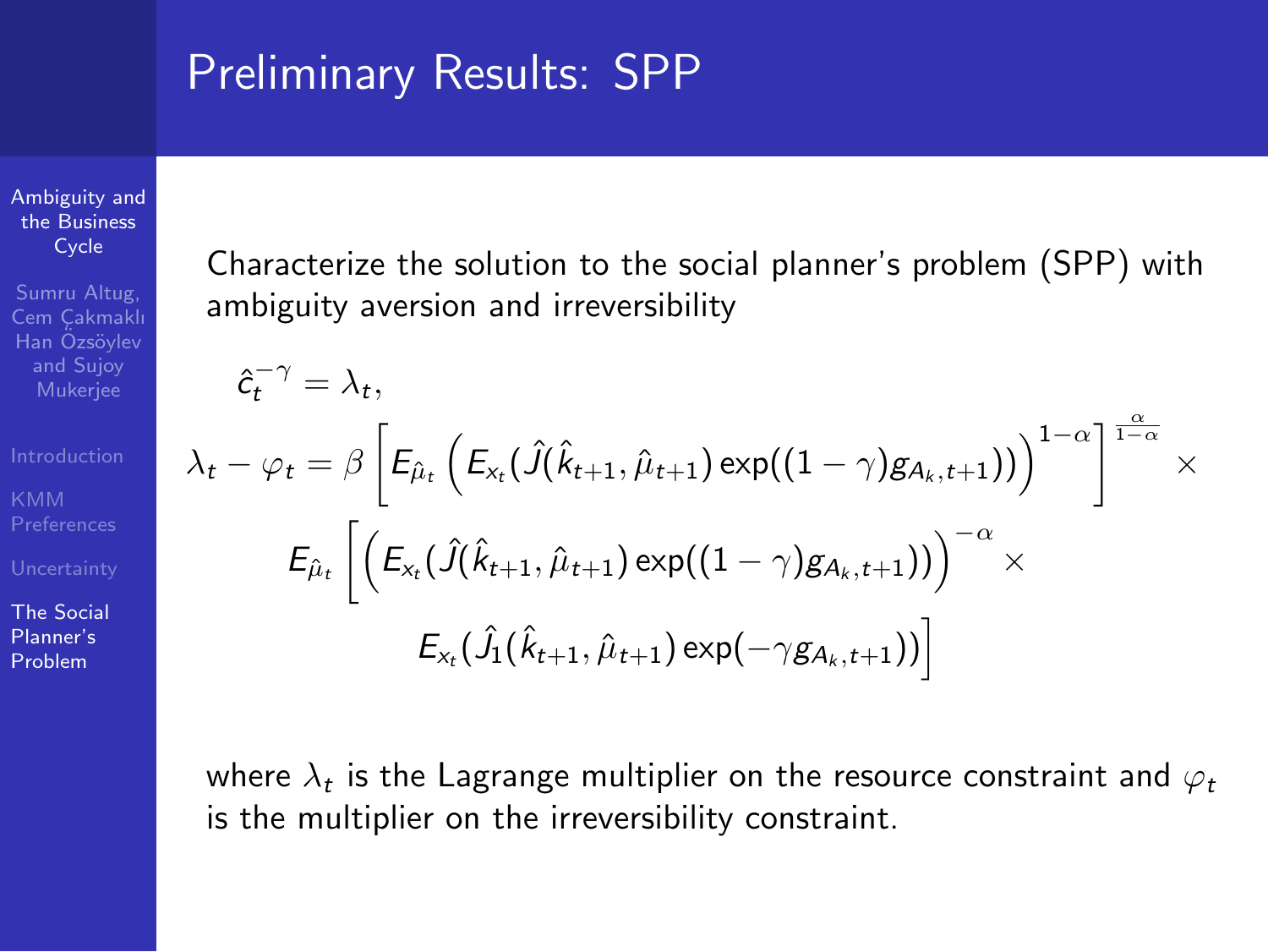### Preliminary Results: SPP

Ambiguity and the **Business** Cycle

Sumru Altug, Cem Cakmaklı Han Özsövlev and Sujoy Mukerjee

The Social

Planner's Problem

The marginal value of capital is given by

$$
\hat{J}_1(\hat{k}_{t+1}, \hat{\mu}_{t+1}) = \hat{c}_{t+1}^{-\gamma} \left\{ a \hat{k}_{t+1}^{a-1} + (1 - \delta) \min(1, \\ E_{\hat{\mu}_{t+1}} \left[ \xi_{t+1}^0 E_{x_{t+1}} \left( \frac{\hat{J}_1((1 - \delta) \hat{k}_{t+1}, \hat{\mu}_{t+2})}{\hat{c}_{t+1}^{-\gamma}} \exp(-\gamma g_{A_k, t+2}) \right) \right] \right) \right\}.
$$

- The marginal value of capital accounts for the fact that the irreversibility constraint may be binding next period.
- Thus, the irreversibility constraint leads to an endogenous risk premium or an option value to wait. (See Demers, Demers and Altug, 2003.)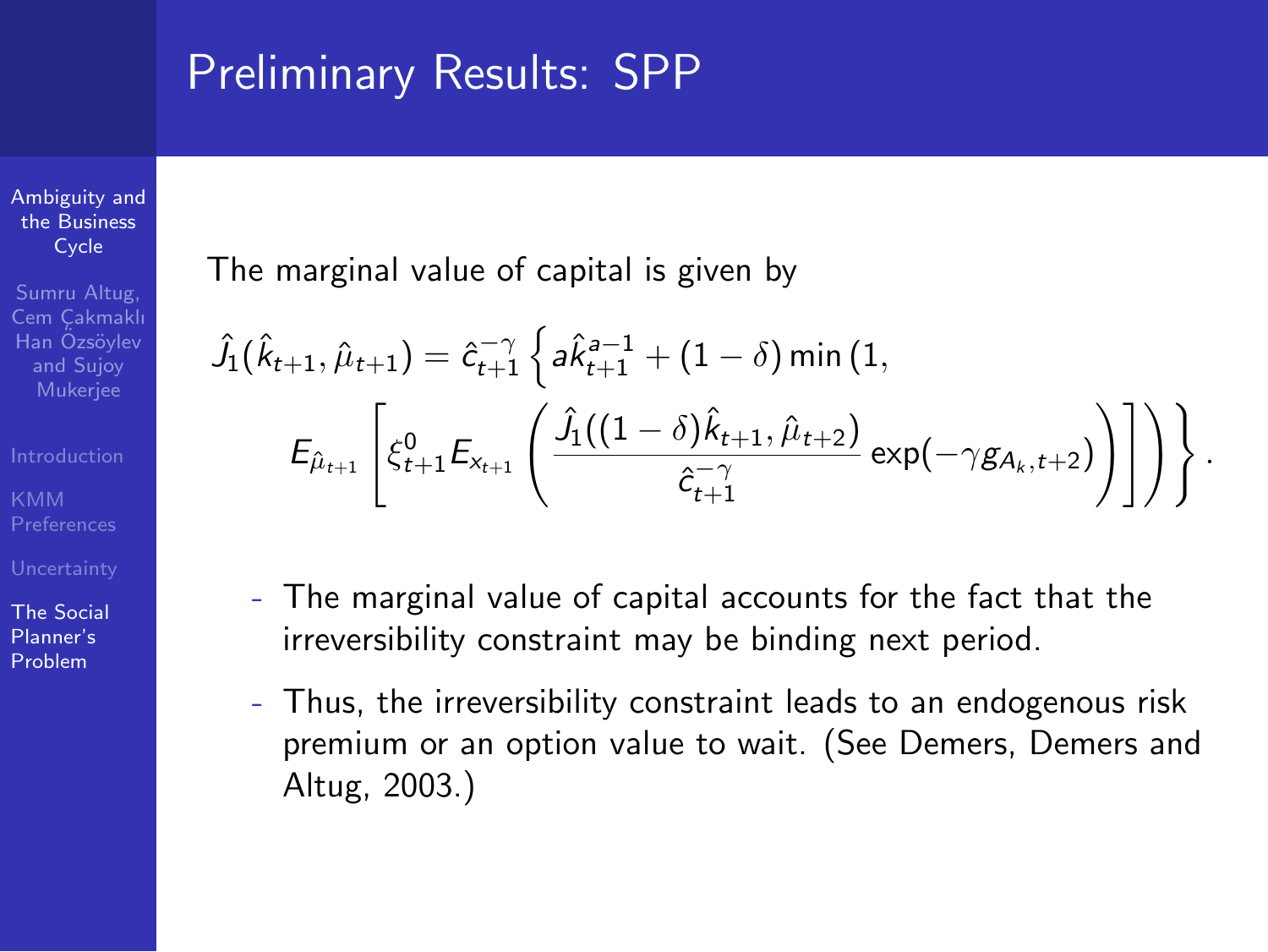# Preliminary Results: CE

#### Ambiguity and the **Business** Cycle

Sumru Altug, Cem Cakmaklı Han Özsövlev and Sujoy Mukerjee

The Social Planner's Problem

Show the equivalence between the solution to the social planner's problem and a competitive equilibrium (CE) in which

- households own shares in firms and hold their corporate debt;
- value-maximizing firms own the capital stock and make real investment decisions, which they finance through retained earning, equity or debt;
- the CE yields an MM Theorem regarding the equivalence of equity and debt finance;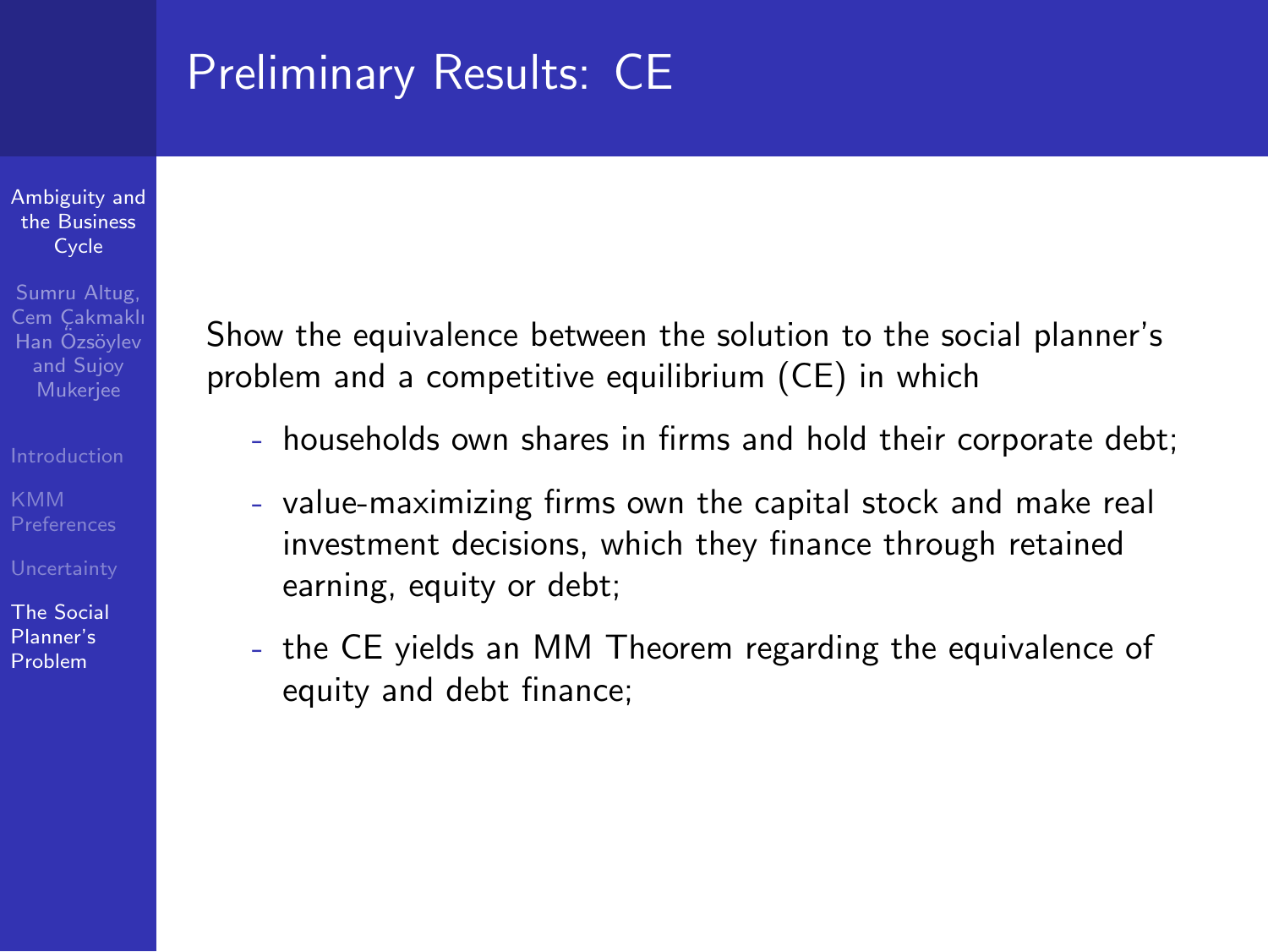### Preliminary Results: SDF

Ambiguity and the Business Cycle

Sumru Altug, Cem Cakmaklı Han Özsövlev and Sujoy

The Social Planner's Problem

The CE also yields a stochastic discount factor (SDF) adjusted for ambiguity aversion which can be used to price all assets in equilibrium as

$$
M_{t,t+1} = \zeta_t \exp((1-\gamma)g_{A,t+1})\left(\frac{\hat{c}_{t+1}}{\hat{c}_t}\right)^{-\gamma},
$$

where

$$
\zeta_t = \frac{\left(E_{x_t}(\hat{v}(z_{t+1}, \hat{b}^d_{t+1}, \hat{\mu}_{t+1}) \exp((1-\gamma)g_{A,t+1})))\right)^{-\alpha}}{\left[E_{\hat{\mu}_t}\left(E_{x_t}(\hat{v}(z_{t+1}, \hat{b}^d_{t+1}, \hat{\mu}_{t+1}) \exp((1-\gamma)g_{A,t+1})))\right)^{1-\alpha}\right]^{\frac{\alpha}{1-\alpha}}}.
$$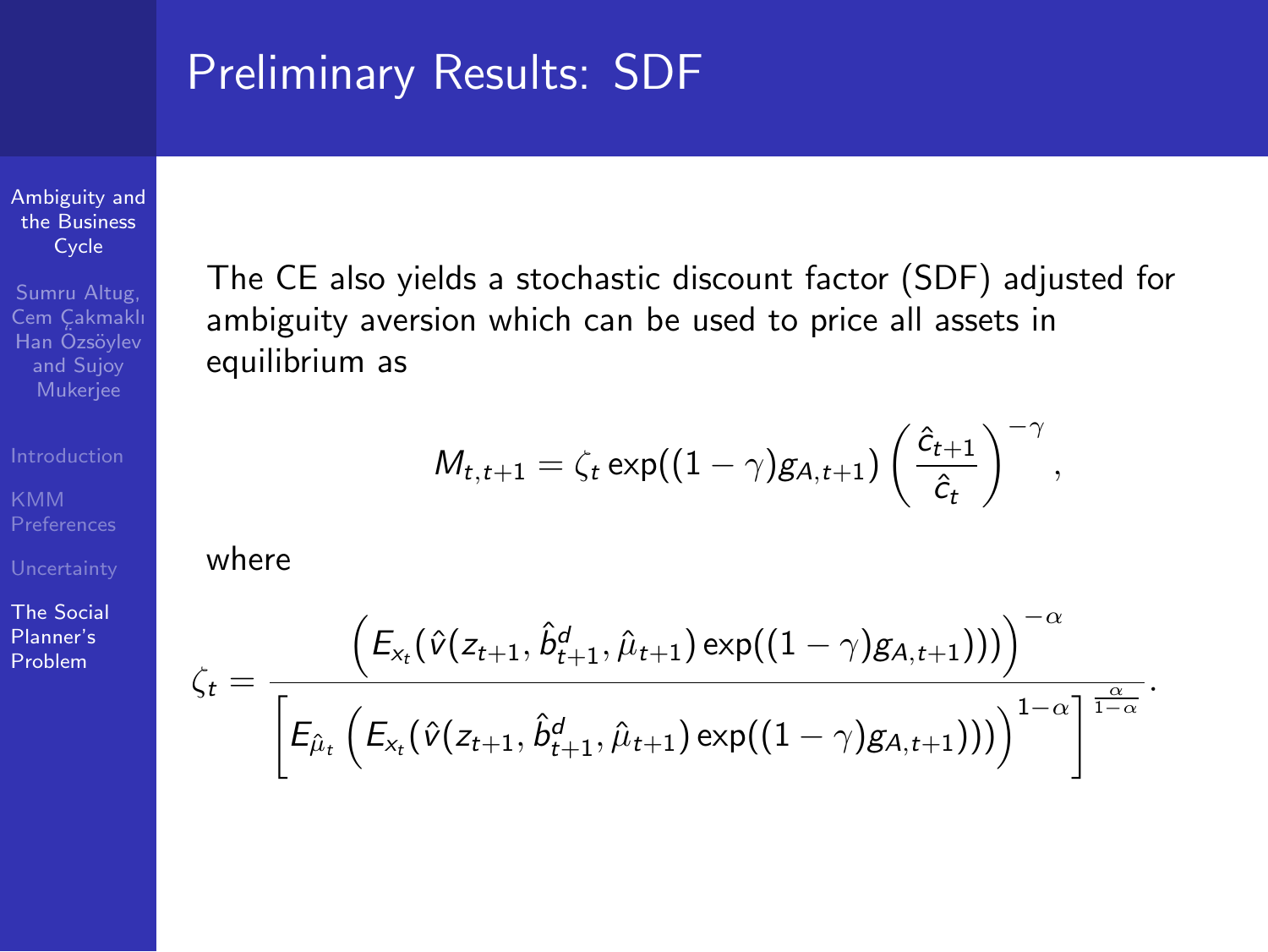### Preliminary Results: RCCE

Ambiguity and the Business Cycle

Sumru Altug, Cem Cakmaklı Han Özsövlev and Sujoy Mukerjee

The Social Planner's Problem

Also characterize a recursive (complete) contingent claims equilibrium (RCCE) in which

- households make consumption decisions and choose how much wealth to carry over to next period contingent on all possible realizations of the state next period,  $s_{t+1}$ , conditional on the history of the shocks up to time *t*, *s t* ;
- value-maximizing firms own the capital stock and real investment decisions, which they finance through the issuance of state-contingent securities to households.
- derive the CCE price used to price all securities in equilibrium as

$$
\psi_t = \phi^{-1'} \left[ \int_{\Theta} \phi \left( \int_{\Upsilon_{t+1}} \tilde{V}(a_{t+1}, s_{t+1}) d\pi_{\theta}(s_{t+1}|s_t) \right) d\mu(\theta|s_t) \right] \times \left[ \int_{\Theta} \phi' \left( \int_{\Upsilon_{t+1}} \tilde{V}(a_{t+1}, s_{t+1}) d\pi_{\theta}(s_{t+1}|s_t) \right) d\mu(\theta|s_t) \right].
$$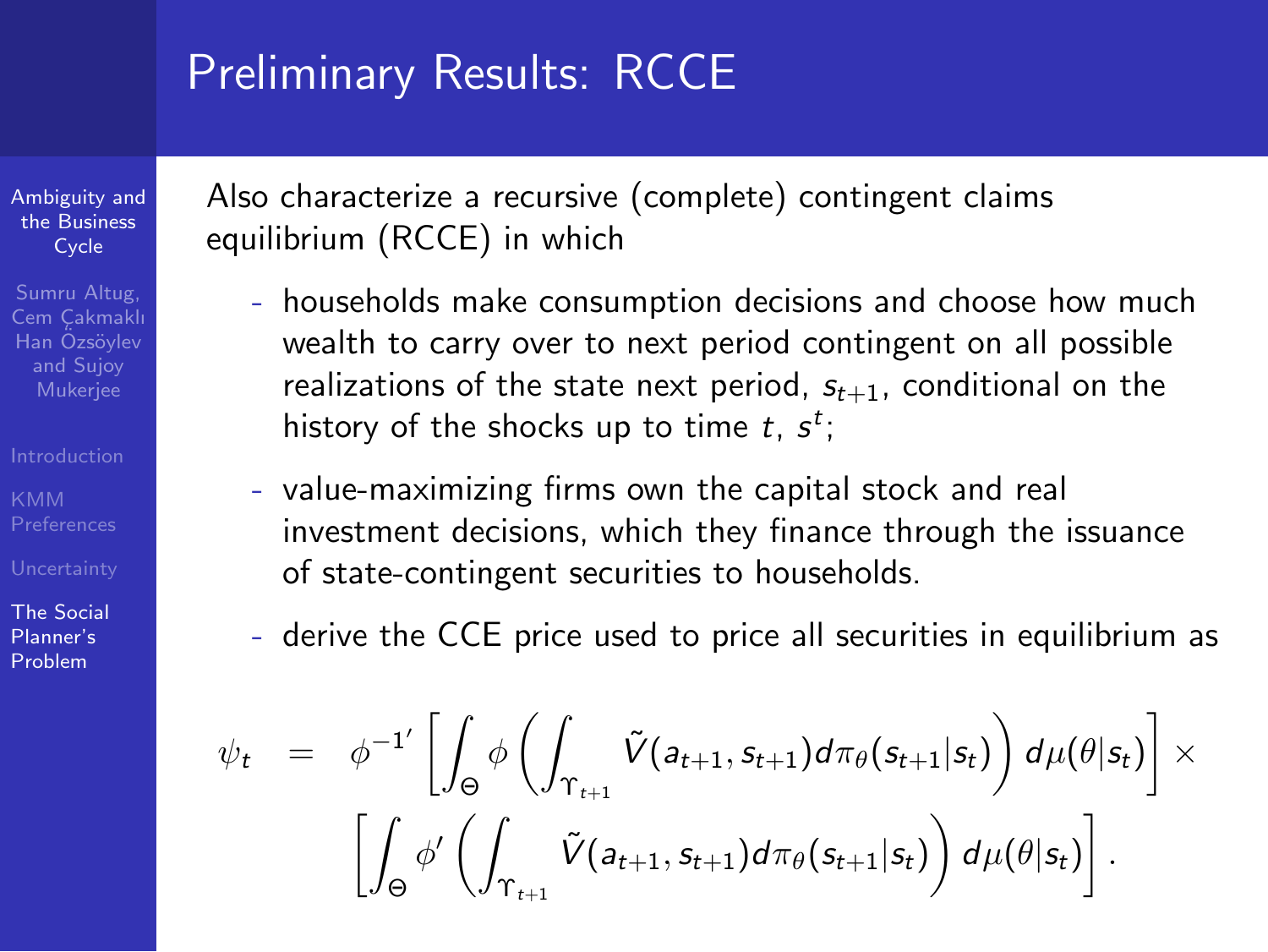#### Numerical Solution Method

Ambiguity and the **Business** Cycle

Sumru Altug, Cem Cakmaklı Han Özsövlev and Sujoy Mukerjee

The Social Planner's Problem

We use the method of value iteration with Chebyshev interpolation, which involves approximating the function  $\hat{J}(\hat{k}_t,\hat{x}_{l,t},\hat{x}_{h,t},\eta_t)$  by a parametric function whose coefficients are determined according to a minimum residual method.

$$
\begin{split} \hat{J}(\hat{k}_t,\hat{x}_{l,t},\hat{x}_{h,t},\eta_t) &= \max_{\hat{\varepsilon}_t,\hat{i}_t} \left\{ \frac{\hat{c}_t^{1-\gamma}-1}{1-\gamma} + \\ \beta \left[ \eta_t \left( \int_{-\infty}^{\infty} \left( \int \int_{-\infty}^{\infty} \hat{J}(\hat{k}_{t+1}^{(l)},\hat{x}_{h,t+1}^{(l)},\hat{x}_{l,t+1}^{(l)},\eta_{t+1}^{(l)}) \exp(\mathbf{g}_{A_l,t+1})^{1-\gamma}) dF(\varepsilon_{l,t+1}) \right)^{1-\alpha} dF(x_{l,t}) \right) + \\ & (1-\eta_t) \left( \int_{-\infty}^{\infty} \left( \int \int_{-\infty}^{\infty} \hat{J}(\hat{k}_{t+1}^{(h)},\hat{x}_{h,t+1}^{(h)},\hat{x}_{l,t+1}^{(h)},\eta_{t+1}^{(h)}) \exp(\mathbf{g}_{A_h,t+1})^{1-\gamma} dF(\varepsilon_{h,t+1}) \right)^{1-\alpha} dF(x_{h,t}) \right) \right]^\mathrm{T} \end{split}
$$

subject to

$$
\hat{c}_t + \hat{i}_t \leq \hat{k}_t^a,
$$
  
\n
$$
\exp(g_{A,t+1})\hat{k}_{t+1} = (1 - \delta)\hat{k}_t + \hat{i}_t,
$$
  
\n
$$
\hat{i}_t \geq 0.
$$

 $\textsf{Here} \; \varepsilon_{k,t+1} = (\epsilon_{x_k,t+1}, \epsilon_{A_k,t+1})', k = l, h \; \text{is a 2 by 1 vector standard}$ normal shocks and  $\eta_{t+1}^{(l)}$  is the posterior probability at time  $t+1$  that the model with  $\rho_I$  is the true data generating process.